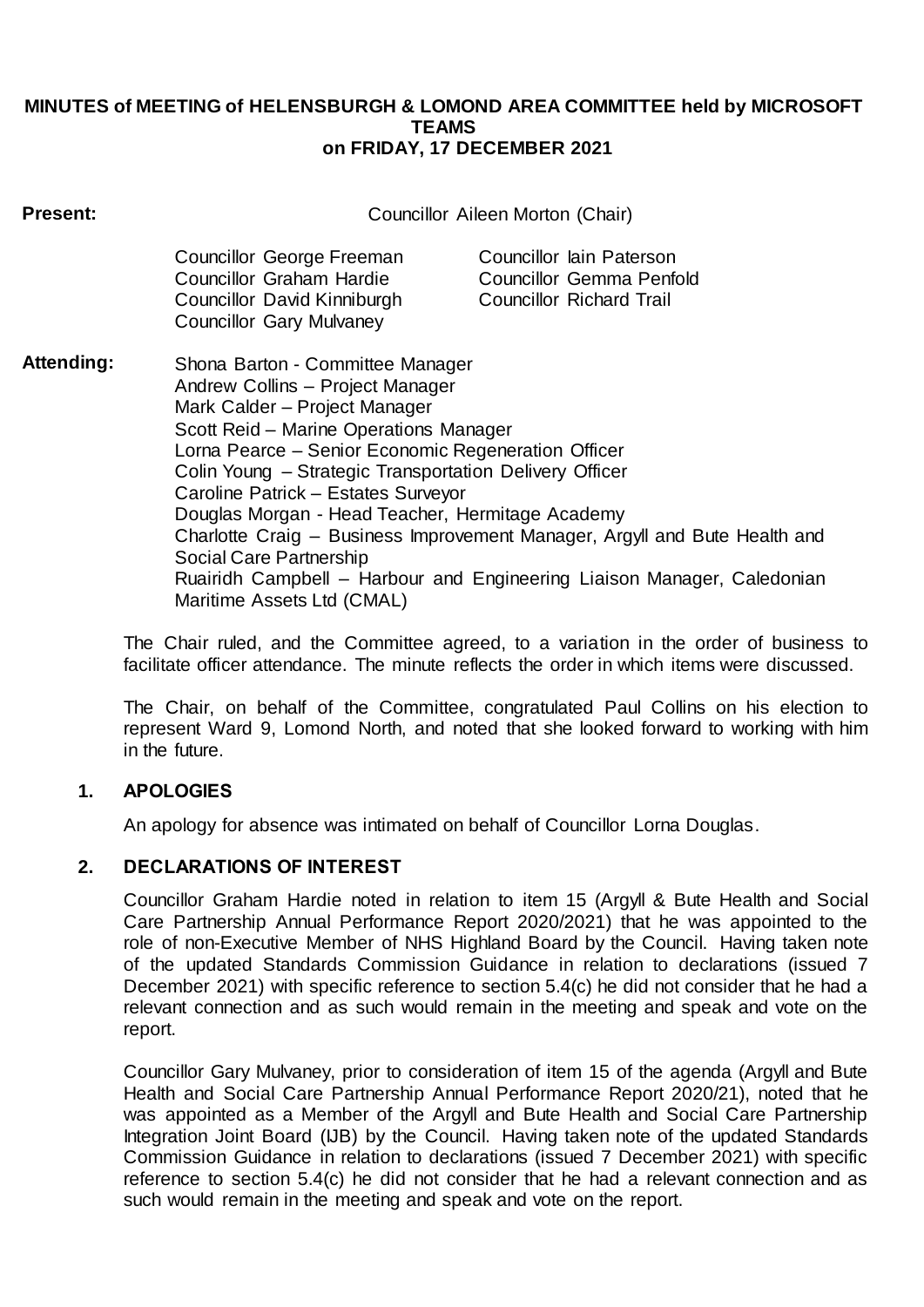### **3. MINUTES**

### (a) **Minute of the Meeting of the Helensburgh and Lomond Area Committee held on Thursday, 16 September 2021**

The minutes of the meeting of the Helensburgh and Lomond Area Committee held on Thursday, 16 September 2021 were approved as a correct record.

#### **4. PUBLIC QUESTION TIME**

Dave Pretswell, Luss and Arden Community Council, submitted the following question in writing for consideration by the Committee:

"During the last local Area Committee meeting, and in the context of the Committee's deliberations upon the draft Traffic Regulation Orders (TROs) for Luss village, the Committee was advised by Ms Rowena Ferguson, representing the Coach House Coffee House, Luss, that she had submitted some seven counts of Complaint alleging misconduct by Luss and Arden Community Council, allegedly material to the Committee's consideration of these TROs.

Can the Members of the Committee each confirm that they have been made aware of the outcome of the Council's Conduct Panel Review of 5th November which duly considered these allegations and subsequently dismissed all seven out of seven points of Complaint as being entirely without merit?"

The Chair advised that the minutes of the Community Council Conduct Review Panel meeting were publicly available on the Council's website and, on this basis, she was confident that all Members would be aware that the Panel made the decision not to uphold the seven points of complaint made against Luss and Arden Community Council.

Alastair Moore, John McGall and Laura Freeland submitted the following question to the Committee:

"At the Helensburgh & Lomond Area Committee Meeting of January 2019 we, as a Rhu Village residents group, put forward the case for the creation of a footpath on lower Pier Road, Rhu, a stretch of road identified as dangerous particularly for pedestrians. This proposition gained full Council support subject to funding availability and possibly the completion of other historical footpath projects.

We note that the footpath work plans unveiled in a report and voted through on 2 September 2021 unfortunately did not include our footpath proposal.

Could we please have an update on our proposal and what timescale is anticipated for this much needed road safety measure."

Councillor Freeman provided information around a site visit that had taken place in 2019, which had involved a number of parties discussing the highlighted concerns. He noted that it was his understanding, following this site visit, that the Head of Roads and Infrastructure Services would investigate funding for the purposes of implementing a footpath. He asked that an update be provided on the progress of this to Mr Moore, Mr McGall, Ms Freeland and all Members.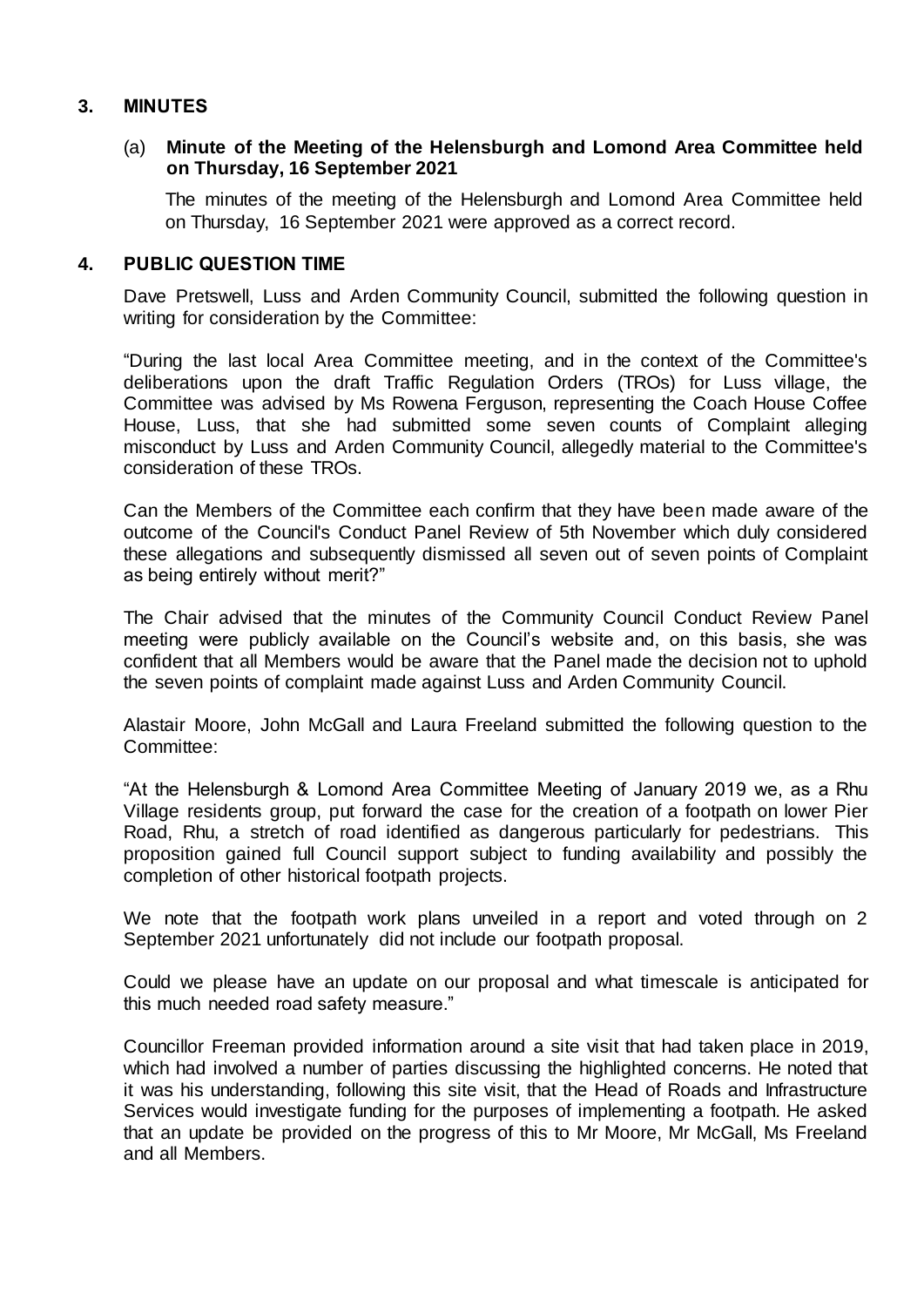Councillor Paterson noted his agreement with what Councillor Freeman had said, and asked that an appropriate update be provided in order for the matter to be addressed.

The Chair confirmed that the Committee Manager would feedback this question to the appropriate Council officers, and that any response would be circulated to Mr Moore, Mr McGall, Ms Freeland and all Members following the meeting.

### **5. POLICE SCOTLAND UPDATE**

The Committee gave consideration to a report which updated Members on Police Scotland's activities in the Helensburgh and Lomond area and noted that there were no Police Scotland representatives available to speak to the report due to conflicting operational requirements.

#### **Decision**

The Helensburgh and Lomond Area Committee noted the contents of the report.

(Reference: Report by Inspector Roderick MacNeill, Police Scotland, dated 2nd December 2021, submitted)

Councillor Gemma Penfold joined the meeting during discussion of the foregoing item.

### **6. HERMITAGE ACADEMY ANNUAL REPORT**

The Committee gave consideration to a progress report for Hermitage Academy, which provided information in relation to recognising wider achievement; SQA performance; pupil and staff wellbeing; blended and home learning; contingency planning; school successes; the school roll; clothing and footwear grants; free school meals; and attendance, absence and exclusions.

#### **Decision:**

The Helensburgh and Lomond Area Committee noted the contents of the report and information provided.

(Reference: Report by Head Teacher, Hermitage Academy, dated November 2021, submitted)

#### **7. COMMERCIAL SERVICES PROPERTY UPDATE**

The Committee considered a report which provided Members with an update on the development and sale of properties in the Helensburgh and Lomond area.

### **Decision**

The Helensburgh and Lomond Area Committee considered and noted the position as outlined in respect of the various properties.

(Reference: Report by Executive Director with responsibility for Commercial Services, dated 3rd December 2021, submitted)

## **8. HELENSBURGH WATERFRONT DEVELOPMENT (HWD) - PROJECT POSITION UPDATE**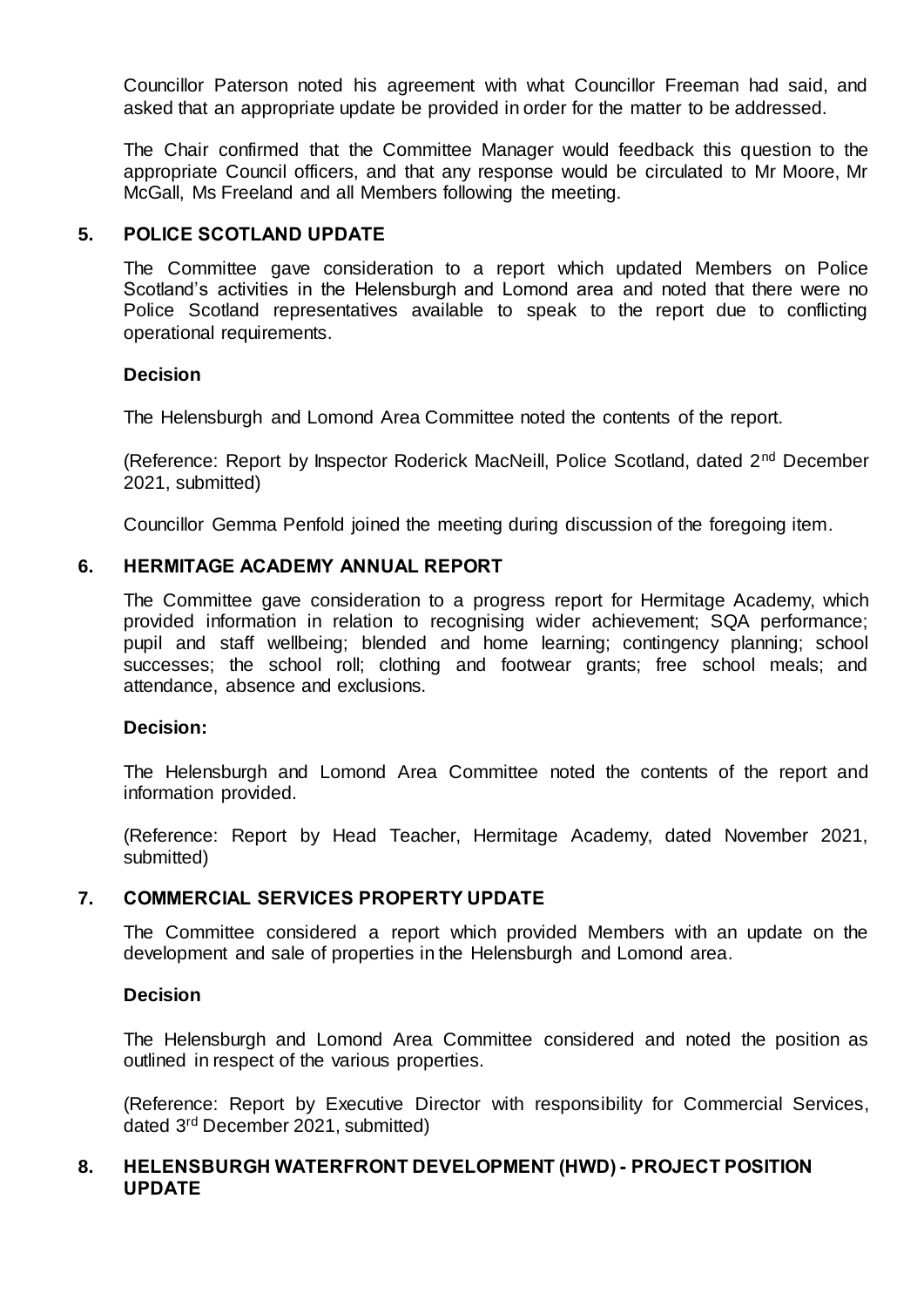The Committee gave consideration to a report which provided Members with an update on the progress of the Helensburgh Waterfront Development (HWD) project since the previous report to the Committee in June 2021.

### **Decision**

The Helensburgh and Lomond Area Committee considered and noted the contents of the report.

(Reference: Report by Executive Director with responsibility for Commercial Services, dated 6<sup>th</sup> December 2021, submitted)

### **9. HELENSBURGH CONSERVATION AREA REGENERATION SCHEME (CARS) GOVERNANCE**

The Committee considered a report asking Members to agree to the proposed governance arrangements for the Helensburgh Conservation Area Regeneration Scheme (CARS) (2021-2026).

### **Decision**

The Helensburgh and Lomond Area Committee agreed to the governance arrangements proposed for the Helensburgh Conservation Area Regeneration Scheme (CARS) as detailed in paragraphs 4.8 to 4.10 of the report.

(Reference: Report by Executive Director with responsibility for Development and Economic Growth, dated 4<sup>th</sup> November 2021, submitted)

## **10. PIERS AND HARBOURS - GOUROCK - DUNOON - KILCREGGAN HARBOUR REFERENCE GROUP**

#### (a) **Presentation by Caledonian Maritime Assets Ltd**

The Committee gave consideration to a presentation by Caledonian Maritime Assets Limited (CMAL), which provided an overview of the programme dependencies; programme scope; programme governance; and programme milestones for the Gourock, Dunoon and Kilcreggan Infrastructure and Vessel Project.

#### **Decision**

The Helensburgh and Lomond Area Committee noted the contents of the presentation and information provided.

(Reference: Presentation by Harbour and Engineering Liaison Manager, Caledonian Maritime Assets Ltd, submitted)

### (b) **Report by Executive Director with Responsibility for Roads and Infrastructure Services**

The Committee gave consideration to a report which updated Members on the planning timeline for development of infrastructure and the Terms of Reference for the Gourock, Dunoon and Kilcreggan Harbour Reference Group.

#### **Decision**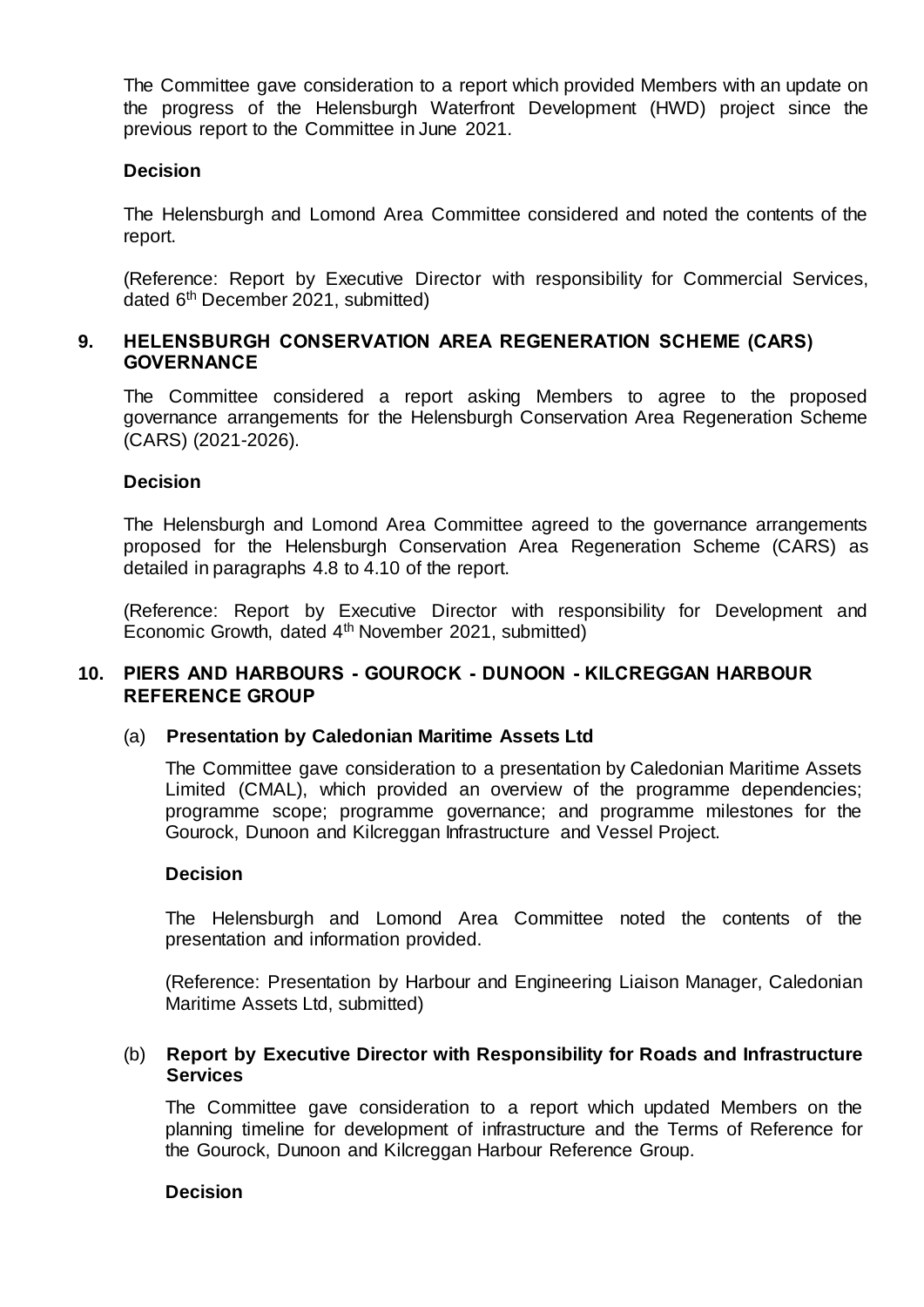The Helensburgh and Lomond Area Committee considered and noted the contents of the report, including the updated Terms of Reference.

(Reference: Report by Executive Director with responsibility for Roads and Infrastructure Services, dated December 2021, submitted)

## **11. ROADS AND INFRASTRUCTURE SERVICES UPDATE**

The Committee gave consideration to a report which provided an update on the recent activities of Roads and Infrastructure Services and highlighted works being undertaken which were of relevance to the Helensburgh and Lomond area.

#### **Decision**

The Helensburgh and Lomond Area Committee considered and noted the contents of the report.

(Reference: Report by Executive Director with responsibility for Roads and Infrastructure Services, dated November 2021, submitted)

## **12. APPOINTMENT TO AREA COMMUNITY PLANNING GROUP AND GOUROCK, DUNOON AND KILCREGGAN HARBOUR REFERENCE GROUP**

The Committee considered a report seeking the appointment of an Elected Member to the Helensburgh and Lomond Area Community Planning Group and to the Gourock, Dunoon and Kilcreggan Harbour Reference Group.

#### **Decision**

The Helensburgh and Lomond Area Committee agreed:

- 1. to appoint Councillor Iain Paterson as the Ward 9 (Lomond North) Elected Member representative to the Helensburgh and Lomond Area Community Planning Group; and
- 2. to appoint Councillor George Freeman as the Elected Member representative to the Gourock, Dunoon and Kilcreggan Harbour Reference Group.

(Reference: Report by Executive Director with responsibility for Legal and Regulatory Support, dated 16<sup>th</sup> November 2021, submitted)

## **13. CHARITABLE TRUSTS, BEQUESTS AND TRUST FUNDS**

The Committee gave consideration to a report which provided information on proposals relating to the ongoing management and proposed distribution arrangements for the Charitable Trusts, Bequests and Trust Funds for which the Helensburgh and Lomond Area Committee are Trustees.

#### **Decision**

The Helensburgh and Lomond Area Committee:

1. noted the financial position of the Charitable Trusts, Bequests and Trust Funds as of July 2021;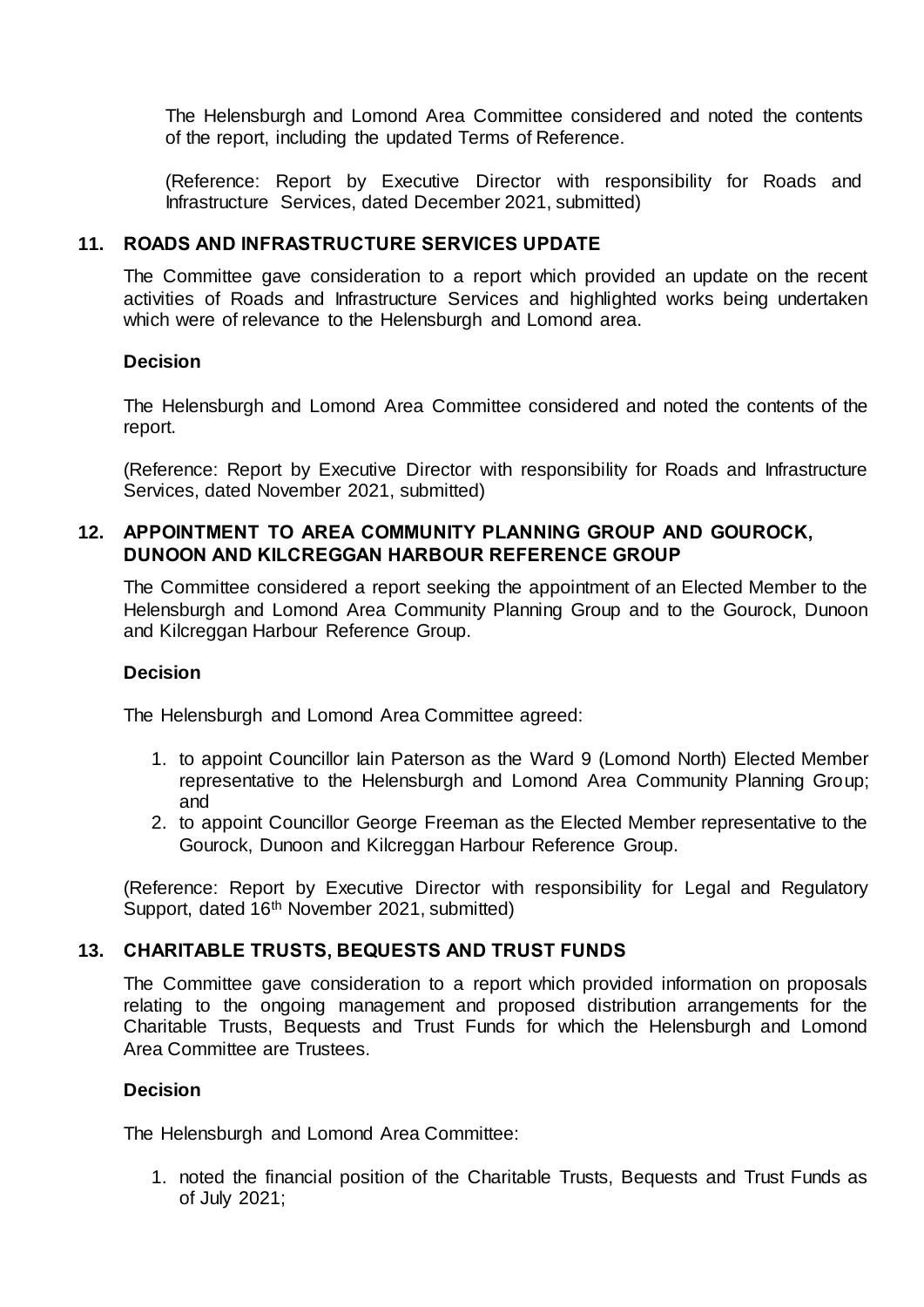- 2. agreed that a moratorium be placed on the distribution of funds from the following funds: Helensburgh and Faslane Cemeteries Fund, Ballyhennan Churchyard, Cardross War Memorial and Sundry Bequests – Former Dumbarton Cemeteries, until such time as sufficient interest has been accrued;
- 3. agreed that the 'John Logie Baird Prize Fund' prize be limited to £30;
- 4. agreed that all other Charitable Trusts, Bequests and Trust Funds are awarded on the basis outlined in paragraph 5.5 and defined within appendix 1 of the report; and
- 5. noted that officers are in ongoing dialogue with representatives from the Lord Advocates office to establish appropriate methods of distributing funds from the Clydesdale Air Raid Distress Fund.

(Reference: Report by Executive Director with responsibility for Legal and Regulatory Support, dated October 2021, submitted)

## **14. AREA SCORECARD FQ2 2021/22**

The Committee considered the Area Scorecard report for Financial Quarter 2 of 2021- 2022 (July to September 2021), which illustrated the agreed performance measures.

## **Decision**

The Helensburgh and Lomond Area Committee:

- 1. noted and considered the performance and supporting commentary as presented in the report;
- 2. noted that upon receipt of the Quarterly Performance Report the Area Committee Members could contact either the Responsible Named Officer or the Performance Improvement Officer with any queries; and
- 3. noted that work was ongoing and to respond to the Performance Improvement Officer with requests or comments regarding the layout and format of the Performance Report and Scorecard.

(Reference: Report by Executive Director with responsibility for Customer Support Services, dated 17<sup>th</sup> December 2021, submitted)

## **15. ARGYLL AND BUTE HEALTH AND SOCIAL CARE PARTNERSHIP ANNUAL PERFORMANCE REPORT 2020/21**

The Committee gave consideration to the Argyll and Bute Health and Social Care Partnership (HSCP) Annual Performance Report for 2020/21.

## **Decision**

The Helensburgh and Lomond Area Committee considered and noted the Annual Performance Report for the Health and Social Care Partnership for the year 2020/21.

(Reference: Report by Head of Strategic Planning, Performance and Technology, Argyll and Bute Health and Social Care Partnership, dated 17<sup>th</sup> December 2021, submitted)

## **16. HELENSBURGH AND LOMOND AREA COMMITTEE WORKPLAN**

The Helensburgh and Lomond Area Committee Workplan as at December 2021 was before the Committee for noting.